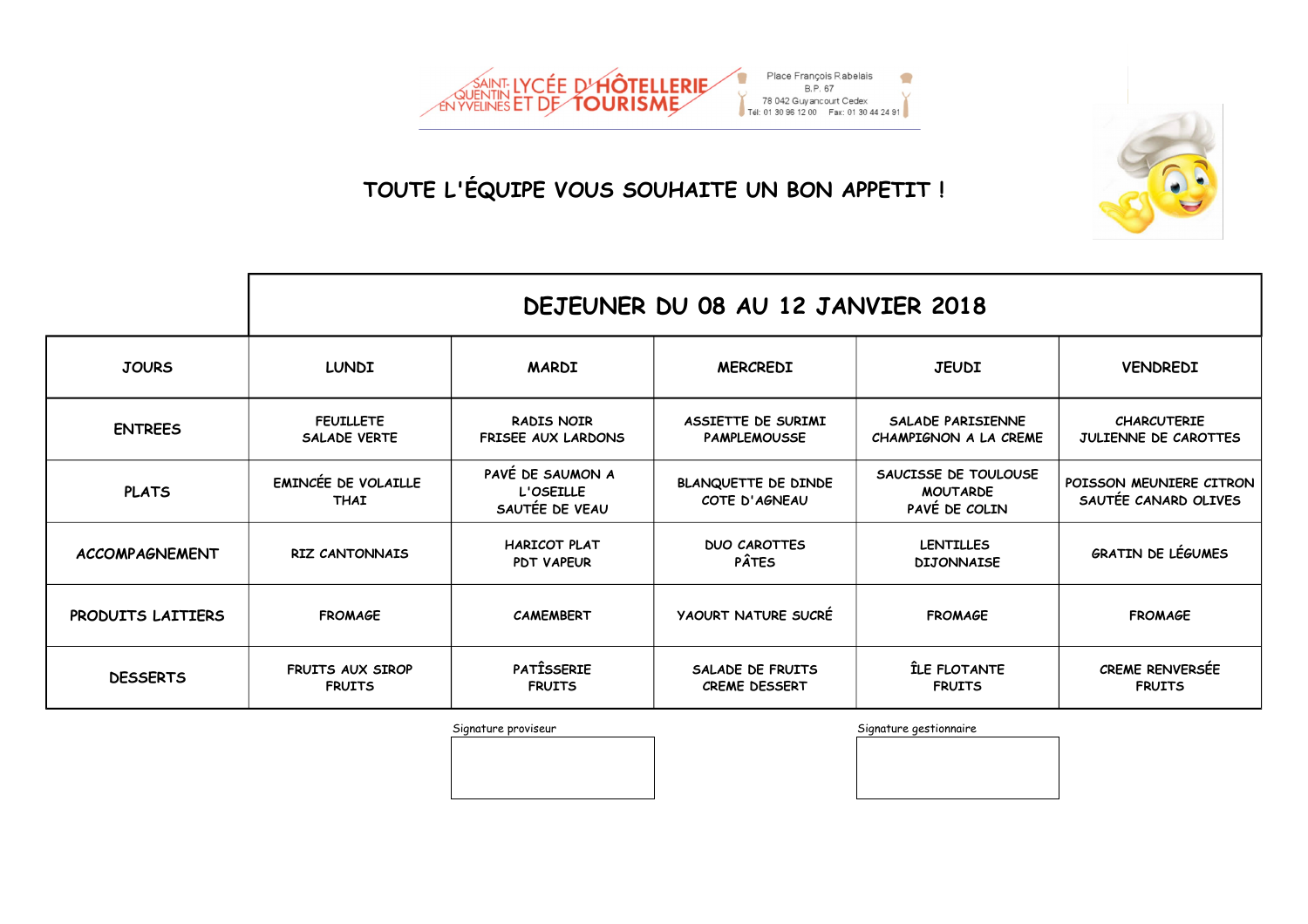

|                       | DINER DU DU 08 AU 12 JANVIER 2018       |                                         |                                             |                                                 |                 |  |  |
|-----------------------|-----------------------------------------|-----------------------------------------|---------------------------------------------|-------------------------------------------------|-----------------|--|--|
| <b>JOURS</b>          | <b>LUNDI</b>                            | <b>MARDI</b>                            | <b>MERCREDI</b>                             | <b>JEUDI</b>                                    | <b>VENDREDI</b> |  |  |
| <b>ENTREES</b>        | SOUPE DE LEGUMES<br>OEUF DUR MAYO       | SALADE DE PATES<br><b>SALADE VERTE</b>  | RILLETTE DE THON<br><b>PAMPLEMOUSSE</b>     | <b>VELOUTE A AL TOMATE</b><br><b>RADIS NOIR</b> |                 |  |  |
| <b>PLATS</b>          | SAUTE DE BOEUF MARENGO<br>PAVE DE COLIN | GUICHE AUX LEGUMES                      | SAUTE DE VEAU MARENGO<br><b>PAVE SAUMON</b> | HAUT CUISSE DE POULET<br><b>BASQUAISE</b>       |                 |  |  |
| <b>ACCOMPAGNEMENT</b> | <b>PATES</b><br><b>CHOUX BRUXELLES</b>  | <b>GUICHE AUX LEGUMES</b>               | PATES TORTI<br>TOMATE GRILLEE               | <b>SEMOULE</b><br><b>RATATOUILLE</b>            | Bon week-end    |  |  |
| PRODUITS LAITIERS     | <b>YAOURT SUCRE</b>                     | FROMAGE BLANC AU<br><b>FRUITS ROUGE</b> | <b>YAOURTS AUX FRUITS</b>                   | <b>YAOURT NATURE</b>                            |                 |  |  |
| <b>DESSERTS</b>       | <b>CREME DESSERT</b><br><b>FRUITS</b>   | <b>BISCUITS</b><br><b>FRUITS</b>        | <b>PATISSERIE</b><br><b>FRUITS</b>          | POMME CUITE CARAMEL<br><b>FRUITS</b>            |                 |  |  |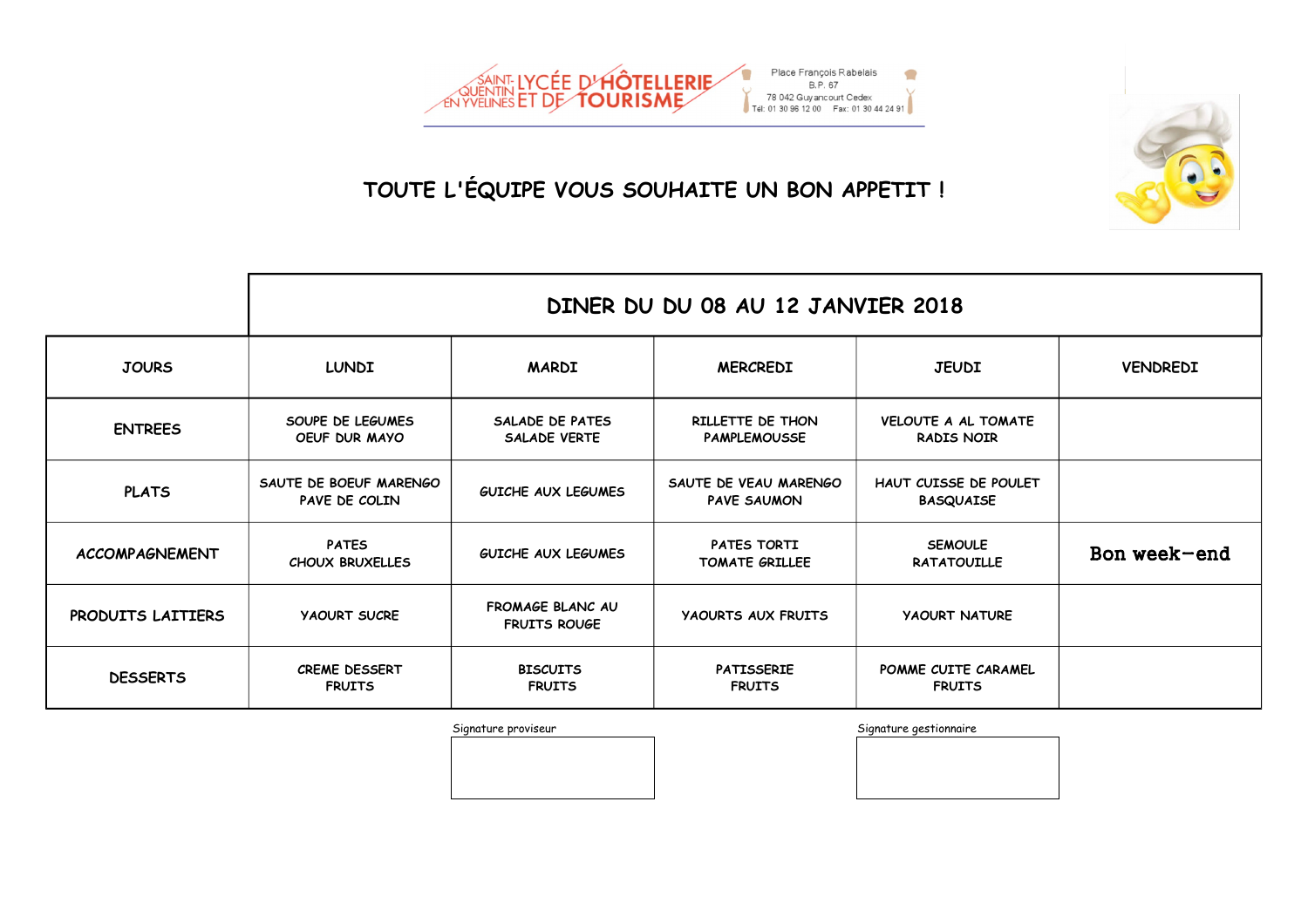

|                       | DEJEUNER DU 15 AU 19 JANVIER 2018                  |                                                            |                                        |                                                                |                                                |  |
|-----------------------|----------------------------------------------------|------------------------------------------------------------|----------------------------------------|----------------------------------------------------------------|------------------------------------------------|--|
| <b>JOURS</b>          | <b>LUNDI</b>                                       | <b>MARDI</b>                                               | <b>MERCREDI</b>                        | <b>JEUDI</b>                                                   | <b>VENDREDI</b>                                |  |
| <b>ENTREES</b>        | <b>CROISSILLON DUBARRRY</b><br><b>SALADE VERTE</b> | <b>CHOUX ROUGE</b><br>CHOUX BLANC<br>BETTERAVE VINAIGRETTE | SALADE MAIS<br>SOUPE DE LEGUMES        | <b>AVOCAT VINAIGRETTE</b><br><b>SALADE VERTE</b>               | <b>CHARCUTERIE</b><br>SALADE DE TOMATE BASILIC |  |
| <b>PLATS</b>          | SAUTE D'AGNEAU<br>OMELETTE AUX HERBES              | <b>IMERGUEZ CHIPOLATA GRILLEE</b><br>AU COULIS TOMATE      | ROTI DE PORC<br>ROTIS DINDE AUX HERBES | FILET BLANC DE POULET<br>FILET MERLU AU BEURRE<br><b>BLANC</b> | POISSON PANE CITRON<br>FILET DE DORADE         |  |
| <b>ACCOMPAGNEMENT</b> | <b>PATES</b><br><b>TOMATES GRILLEE</b>             | <b>FRITES</b><br><b>HARICOT VERT</b>                       | <b>FLAGEOLET AUX LEGUMES</b>           | BLE BIO BRUNOISE DE<br><b>LEGUMES</b>                          | <b>GRATIN DE CHOUX FLEURS</b>                  |  |
| PRODUITS LAITIERS     | <b>FROMAGE BLANC</b>                               | <b>FROMAGE</b>                                             | <b>YAOURT NATURE SUCRE</b>             | <b>YAOURT BIO</b>                                              | <b>YAOURT NATURE</b>                           |  |
| <b>DESSERTS</b>       | <b>VELOUTE AU FRUITS</b><br><b>FRUITS</b>          | <b>YAOURT PATISSIERE</b><br><b>FRUITS</b>                  | LIEGEOIS AUX FRUITS<br><b>FRUITS</b>   | <b>COMPOTE</b><br><b>FRUITS</b>                                | SALADE DE FRUITS<br><b>FRUITS</b>              |  |

Signature proviseur contraction and the Signature gestionnaire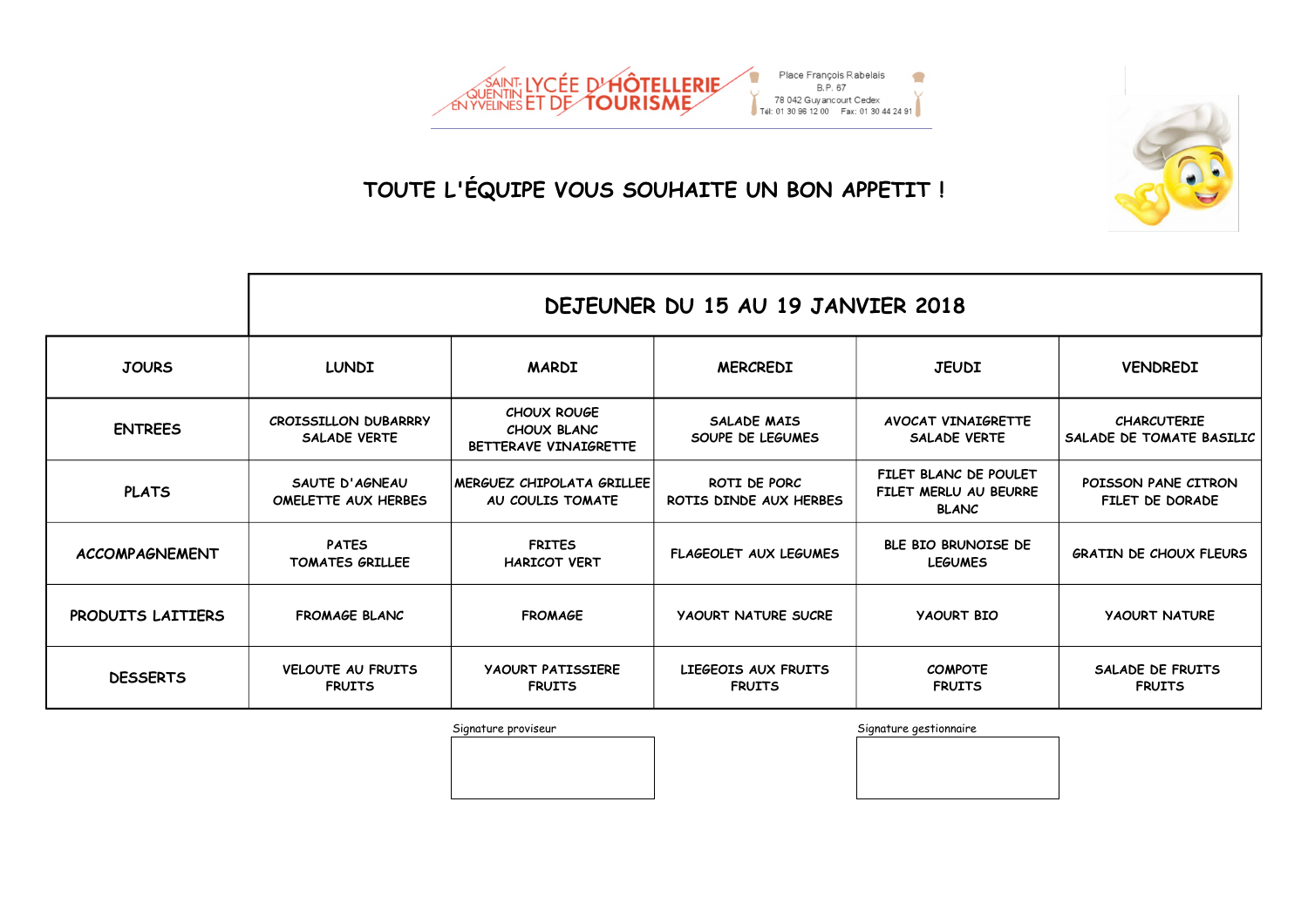

|                       | DINER DU 15 AU 19 JANVIER 2018           |                                           |                                              |                                           |                 |  |  |
|-----------------------|------------------------------------------|-------------------------------------------|----------------------------------------------|-------------------------------------------|-----------------|--|--|
| <b>JOURS</b>          | <b>LUNDI</b>                             | <b>MARDI</b>                              | <b>MERCREDI</b>                              | <b>JEUDI</b>                              | <b>VENDREDI</b> |  |  |
| <b>ENTREES</b>        | <b>VELOUTE DE TOMATE</b><br>OEUF DU MAYO | SALADE VERTE NICOISE<br><b>RADIS NOIR</b> | SOUPE DE LEGUMES<br>SALADE DE CHOUX          | TOMATE BASILIC<br><b>SALADE VERTE</b>     |                 |  |  |
| <b>PLATS</b>          | ROTI DINDE FORSTIER<br>PAVE DE POISSON   | AIGUILLETTE DE BLANC<br>POULET AUX OLIVES | SAUTE DE PORC PROVENCALE<br>FILET DE POISSON | SPAGUETTI A LA<br><b>BOLOGNAISE</b>       |                 |  |  |
| <b>ACCOMPAGNEMENT</b> | LENTILLES AU CAROTTES                    | <b>GRATIN PDT</b><br><b>COURGETTE</b>     | POMME SAUTEE<br><b>TOMATE GRILLEE</b>        | SPAGUETTI A LA<br><b>BOLOGNAISE</b>       | Bon week-end    |  |  |
| PRODUITS LAITIERS     | <b>FROMAGE BLANC</b>                     | <b>CREME DESSERT</b>                      | <b>YAOURT NATURE</b>                         | <b>FROMAGE BLANC SPECULOS</b>             |                 |  |  |
| <b>DESSERTS</b>       | MOUSSE AU CHOCOLAT<br><b>FRUITS</b>      | <b>BISCUIT</b><br><b>FRUITS</b>           | <b>PATISSERIE</b><br><b>FRUITS</b>           | <b>VELOUTE AU FRUITS</b><br><b>FRUITS</b> |                 |  |  |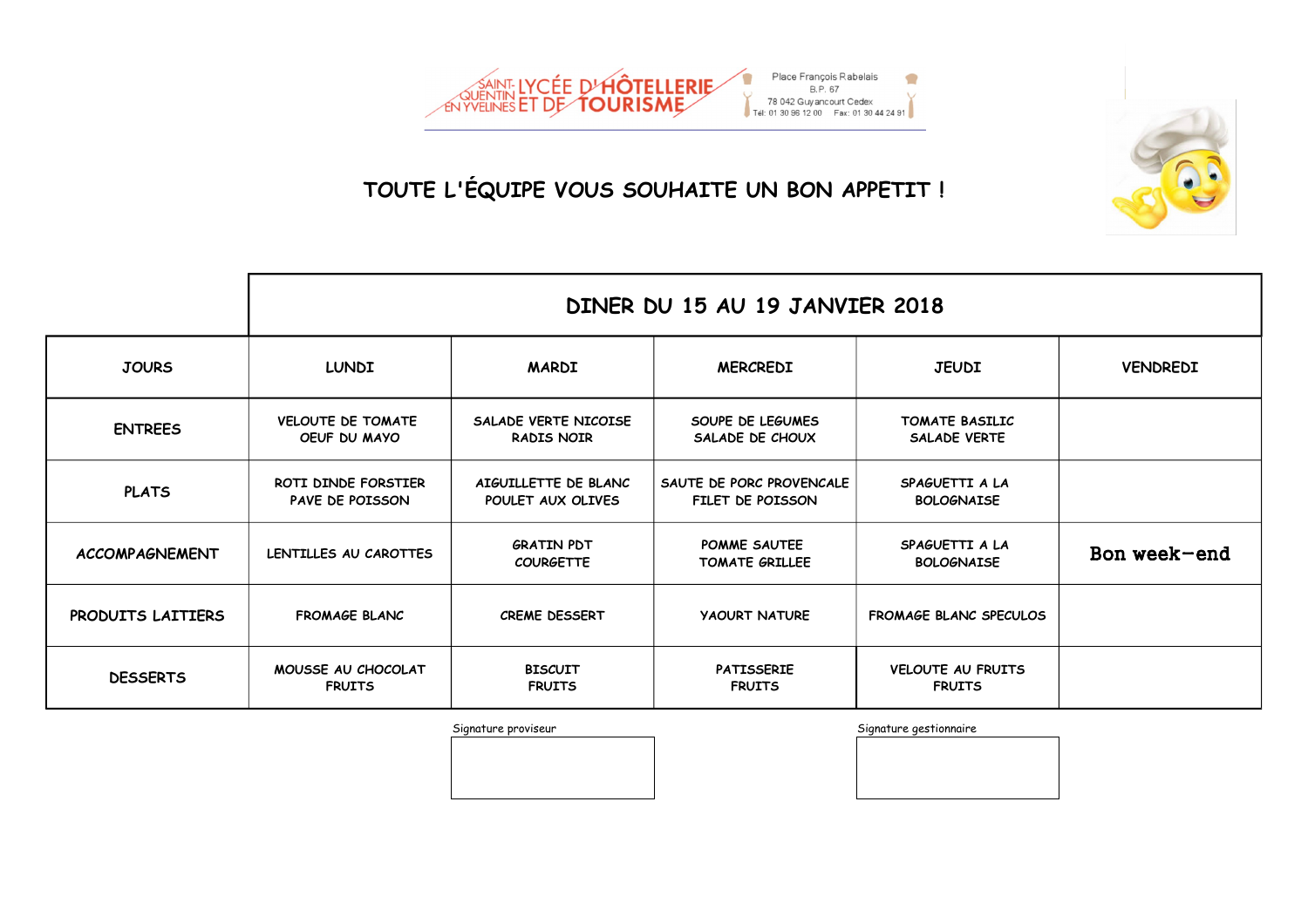

|                       | DEJEUNER DU 22 AU 26 JANVIER 2018                               |                                                          |                                           |                                               |                                                               |  |
|-----------------------|-----------------------------------------------------------------|----------------------------------------------------------|-------------------------------------------|-----------------------------------------------|---------------------------------------------------------------|--|
| <b>JOURS</b>          | <b>LUNDI</b>                                                    | <b>MARDI</b>                                             | <b>MERCREDI</b>                           | <b>JEUDI</b>                                  | <b>VENDREDI</b>                                               |  |
| <b>ENTREES</b>        | SALADE CHINOISE AUX<br><b>CREVETTES</b><br>JULIENNE DE CAROTTES | <b>RADIS NOIR</b><br><b>FRISEE AUX LARDONS</b>           | <b>PAMPLEMOUSSE</b><br>ASSIETTE DE SURIMI | SALADE PARISIENNE<br>CHAMPIGNONS A LA GRECQUE | <b>CHARCUTERIE</b><br><b>SALADE VERTE</b><br>SOUPE DE LEGUMES |  |
| <b>PLATS</b>          | AIGUILLETTES DE VOLAILLES<br><b>CHINOIS</b>                     | PAVE DE SAUMON A<br>L'OSEILLE<br>PAUPIETTE VEAU CHASSEUR | <b>BLANQUETTE DE VOLAILLE</b>             | SAUCISSE MONTBELIARD<br>PAVE DE COLIN         | POISSON MEUNIERE CITRON<br>SAUTE CANARD AUX OLIVES            |  |
| <b>ACCOMPAGNEMENT</b> | <b>RIZ CANTONNAIS</b>                                           | <b>HARICOT PLAT PROVENCALE</b>                           | <b>DUO DE CAROTTES</b><br><b>PATES</b>    | LENTILLES AUX LEGUMES                         | <b>BLE</b><br>EPINARD A LA CREME                              |  |
| PRODUITS LAITIERS     | <b>FROMAGE</b>                                                  | <b>YAOURT NATURE</b>                                     | <b>FROMAGE BLANC</b>                      | <b>FROMAGE</b>                                | <b>YAOURT SUCRE</b>                                           |  |
| <b>DESSERTS</b>       | <b>ANANAS SIROP</b><br>LITCHIE SIROP<br><b>FRUITS</b>           | <b>PATISSERIE</b><br><b>FRUITS</b>                       | <b>VELOUTE AU FRUITS</b><br><b>FRUITS</b> | <b>ILE FLOTANTE</b><br><b>FRUITS</b>          | MOUSSE CHOCOLAT<br><b>FRUITS</b>                              |  |

Signature proviseur contraction and the Signature gestionnaire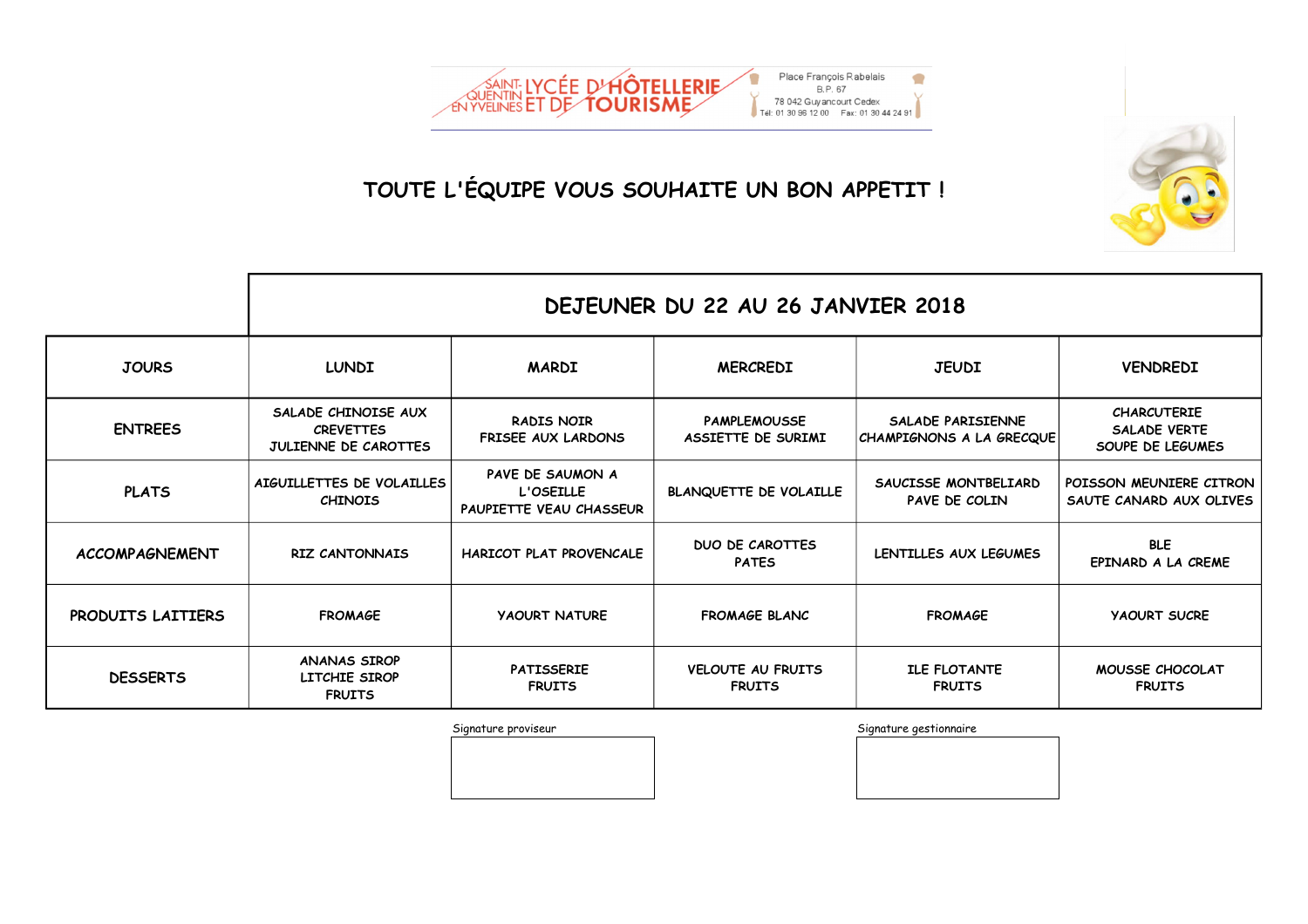

|                       | DINER DU 22 AU 26 JANVIER 2018              |                                                      |                                            |                                        |                 |  |
|-----------------------|---------------------------------------------|------------------------------------------------------|--------------------------------------------|----------------------------------------|-----------------|--|
| <b>JOURS</b>          | <b>LUNDI</b>                                | <b>MARDI</b>                                         | <b>MERCREDI</b>                            | <b>JEUDI</b>                           | <b>VENDREDI</b> |  |
| <b>ENTREES</b>        | VELOUTE D'ASPERGE<br>SALADE DE MACEDOINE    | CONCOMBRE VINAIGRETTE<br>SALADE VERTE NICOISE        | <b>FEUILLETEE</b><br><b>SALADE VERTE</b>   | SOUPE DE LEGUMES<br>TERRINE DE LEGUMES |                 |  |
| <b>PLATS</b>          | POISSON PANE AU CITRON<br>ROTI DE BOEUF     | PETIT SALE<br>ROTI DE DINDE SAUCE<br><b>MOUTARDE</b> | SAUTE VEAU MORENGO<br><b>FILET POISSON</b> | <b>LASAGNES AUX</b><br><b>LEGUMES</b>  |                 |  |
| <b>ACCOMPAGNEMENT</b> | <b>PUREE CAROTTE</b><br><b>HARICOT VERT</b> | POELEE DE LEGUMES<br><b>PATES</b>                    | POMME DARPHIN<br><b>BROCOLIS</b>           | <b>LASAGNES AUX</b><br><b>LEGUMES</b>  | Bon week-end    |  |
| PRODUITS LAITIERS     | <b>YAOURT NATURE</b>                        | <b>FROMAGE</b>                                       | <b>FROMAGE BLANC</b>                       | <b>YAOURT NATURE</b>                   |                 |  |
| <b>DESSERTS</b>       | VELOUTE AU FRUITS<br><b>FRUITS</b>          | <b>CREME RENVERSEE</b><br><b>FRUITS</b>              | <b>BISCUITS</b><br><b>FRUITS</b>           | GLACE<br><b>FRUITS</b>                 |                 |  |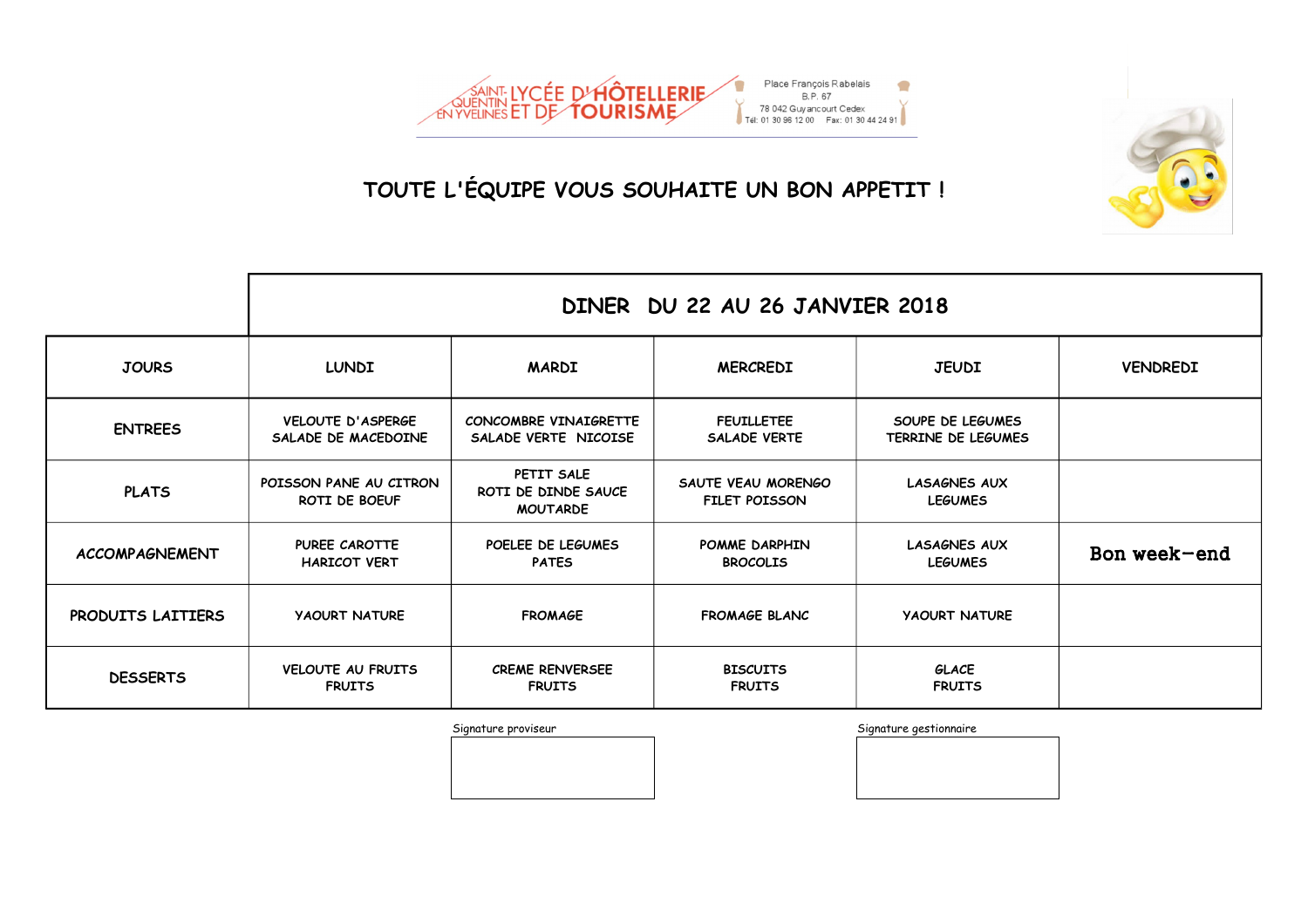



|                       | DEUJEUNER DU 29 JANVIER AU 02 FEVRIER 2018                   |                                                                   |                                                             |                                                |                                                                       |  |
|-----------------------|--------------------------------------------------------------|-------------------------------------------------------------------|-------------------------------------------------------------|------------------------------------------------|-----------------------------------------------------------------------|--|
| <b>JOURS</b>          | <b>LUNDI</b>                                                 | <b>MARDI</b>                                                      | <b>MERCREDI</b>                                             | <b>JEUDI</b>                                   | <b>VENDREDI</b>                                                       |  |
| <b>ENTREES</b>        | <b>FEUILLETE</b><br><b>ENDIVES AUX NOIX</b>                  | SALADE TOMATE FETA<br><b>VINAIGRETTE</b><br><b>FRISEE NICOISE</b> | <b>CELERI REMOULADE</b><br>SOUPE DE LEGUMES                 | SALADE COLESLAW<br>MACEDOINE DE LEGUMES        | CONCOMBRE VINAIGRETTE<br><b>CHARCUTERIE</b>                           |  |
| <b>PLATS</b>          | PAUPIETTE DE VEAU<br><b>CHASSEUR</b><br>PAUPIETTE DE POISSON | HAUT DE CUISSE POULET<br><b>BASQUAISE</b>                         | SAUTE D'AGNEAU MARENGO<br><b>FILET DE POISSON DIEPPOISE</b> | ROTI DE PORC DIJONNAISE<br>OMELETTE AUX HERBES | POISSON MEUNIERE CITRON<br>PAVE DE SAUMON SAUCE<br><b>HOLLANDAISE</b> |  |
| <b>ACCOMPAGNEMENT</b> | POELEE DE LEGUMES                                            | <b>RIZ PILAF</b><br><b>HARICOT VERT</b>                           | <b>GRATIN POMME DE TERRE</b><br><b>BROCOLIS</b>             | <b>PATES</b><br><b>CAROTTES VICHY</b>          | <b>BLE BIO AUX LEGUMES</b>                                            |  |
| PRODUITS LAITIERS     | <b>YAOURT SUCRE</b>                                          | <b>FROMAGE</b>                                                    | <b>FROMAGE BLANC</b>                                        | <b>FROMAGE</b>                                 | <b>YAOURT SUCRE</b>                                                   |  |
| <b>DESSERTS</b>       | <b>CREME DESSERT</b><br><b>FRUITS</b>                        | <b>YAOURT AUX FRUITS</b><br><b>FRUITS</b>                         | <b>FRUITS</b>                                               | <b>YAOURT PATISSIERE</b><br><b>FRUITS</b>      | <b>GLACE</b><br><b>FRUITS</b>                                         |  |